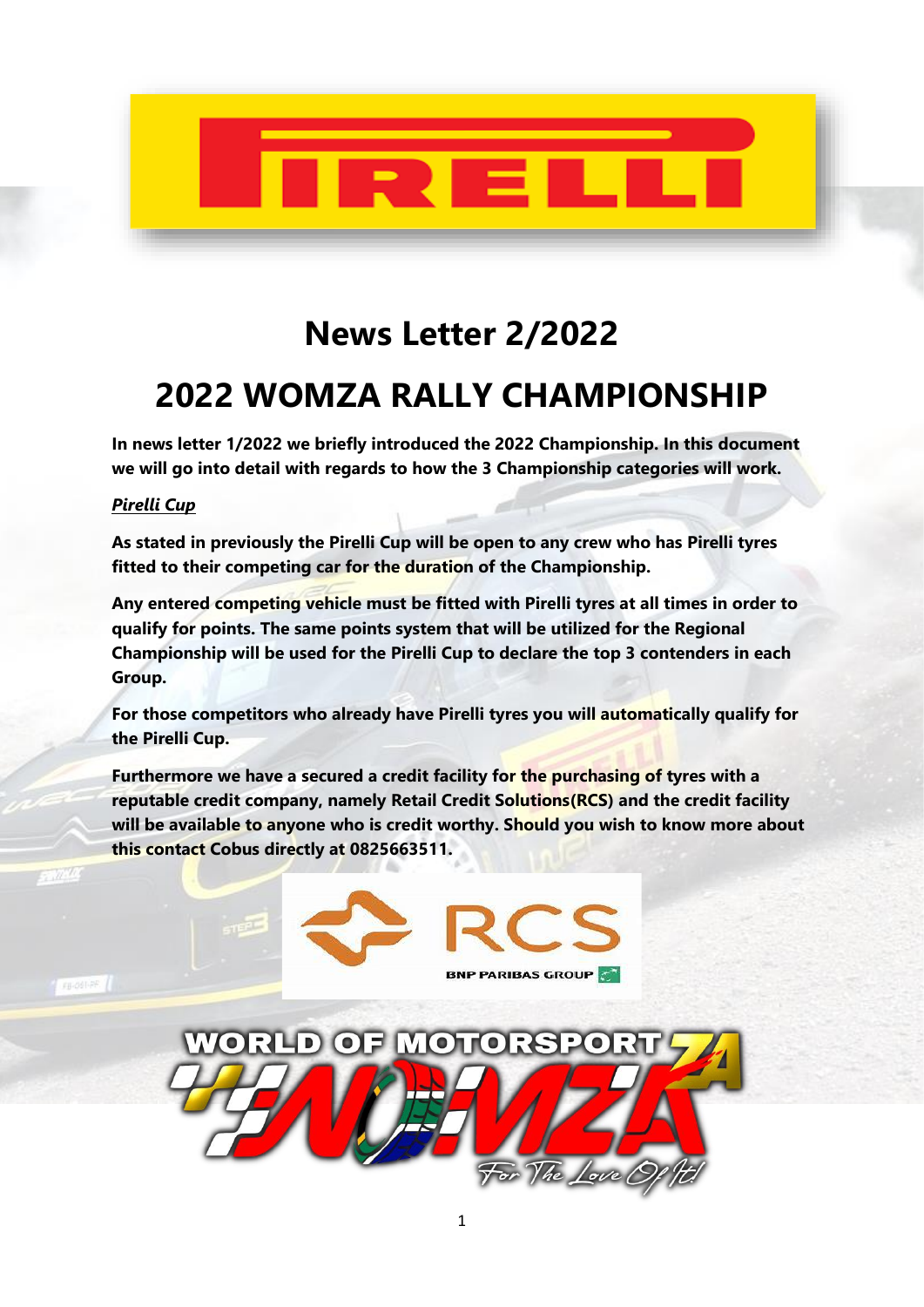**The prize money for the Pirelli Cup will total R60 000 for the 2022 Championship that will be equally divided between the four respective Groups and that will furthermore be divided between the top 3 crews in each Group.**

**Pirelli will be giving away branded hampers for the duration of the Championship to entered crews.**

**In 2022 we will introduce the Pirelli Prolog that will determine the starting order for the event whereby the fastest qualifier in each Group will receive an award.**

**All overall Group Winners of the 2022 Championship will receive fully paid competition licenses for the 2023 Championship for both Driver and Navigator.**

**All Pirelli Cup entrants who have already purchased a new set of tyres within the 2022 Championship will be receive a discount on any other purchases made throughout the season as part of the Competitor Incentive Scheme that Pirelli will offer us.**

**Being part of the Pirelli Cup in 2022 will prove to be very beneficial to all who have entered.**

### *WRC Regional Rally Championship*

**The WRC Regional Rally Championship will be hosted northern and eastern South Africa and will comprise of 5 Rounds in each region. The top 3 crews in each Group will be awarded Regional Championship Awards.**

**Each competitor will nominate which 4 events he/she would like to score towards the Championship as each crew will drop 1 events points in the 5 Round Championship.**

 $f_{L1}$ 

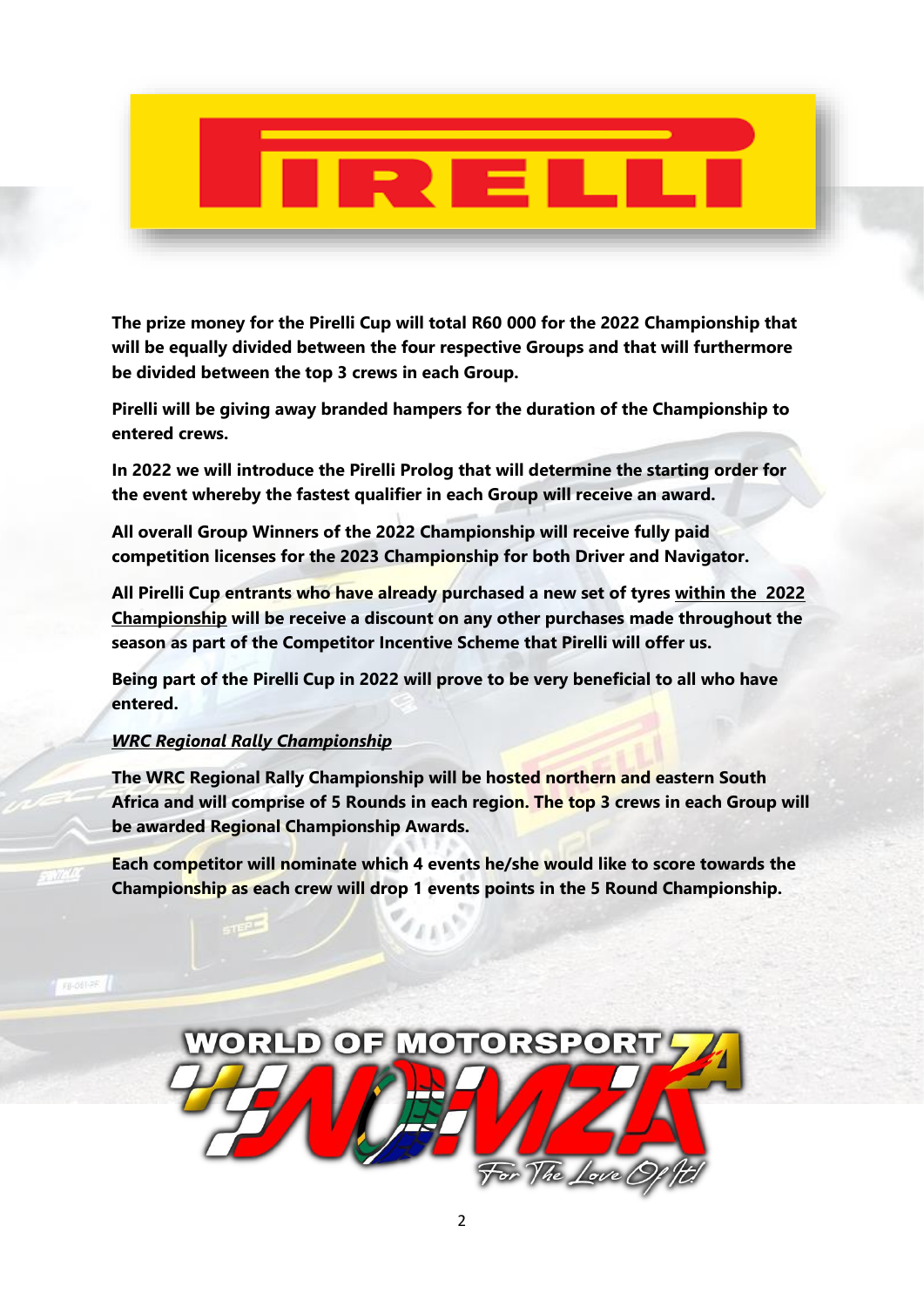

#### *WRC National Rally Championship*

**The WRC National Rally Championship will comprise of 2 Rounds in 2022 with a Round being held in each Region. WNRC Round 1 will form part of the Lowveld Rally in the Northern Region in April and WRC Round 2 will form part of ECRC(Eastern Cape Rally Championship) final in the Eastern region at the end of the season.**

**In order to qualify to enter the first National Event a crew will have to enter and start at least 1 Regional event prior to National Event taking place.**

#### **Ie: North Regions**

**\* Enter and start Bronkhorstspruit Rally before National Round 1 at the Lowveld Rally in order to qualify for the event. The aim of this is to prevent ''1 hit wonders'' from taking home the silverware.** 

**\* Enter and start Round 5 Ermelo Rally before Round 2 national at the Cradock Rally in the Eastern Region.**

**50% of the Regional points accumulated at crew's qualifying events prior to a National Event will be carried over towards your National points that will count towards the National Championship.**

**Meaning your total National Points will comprise of the following:**

**2x 50% National Qualifier points**

**2x National Round points**

**The aim behind this is to keep the Championship fair for all those who have entered it no matter which Region a competitor may be from.**

 $E \triangleq 3$ 

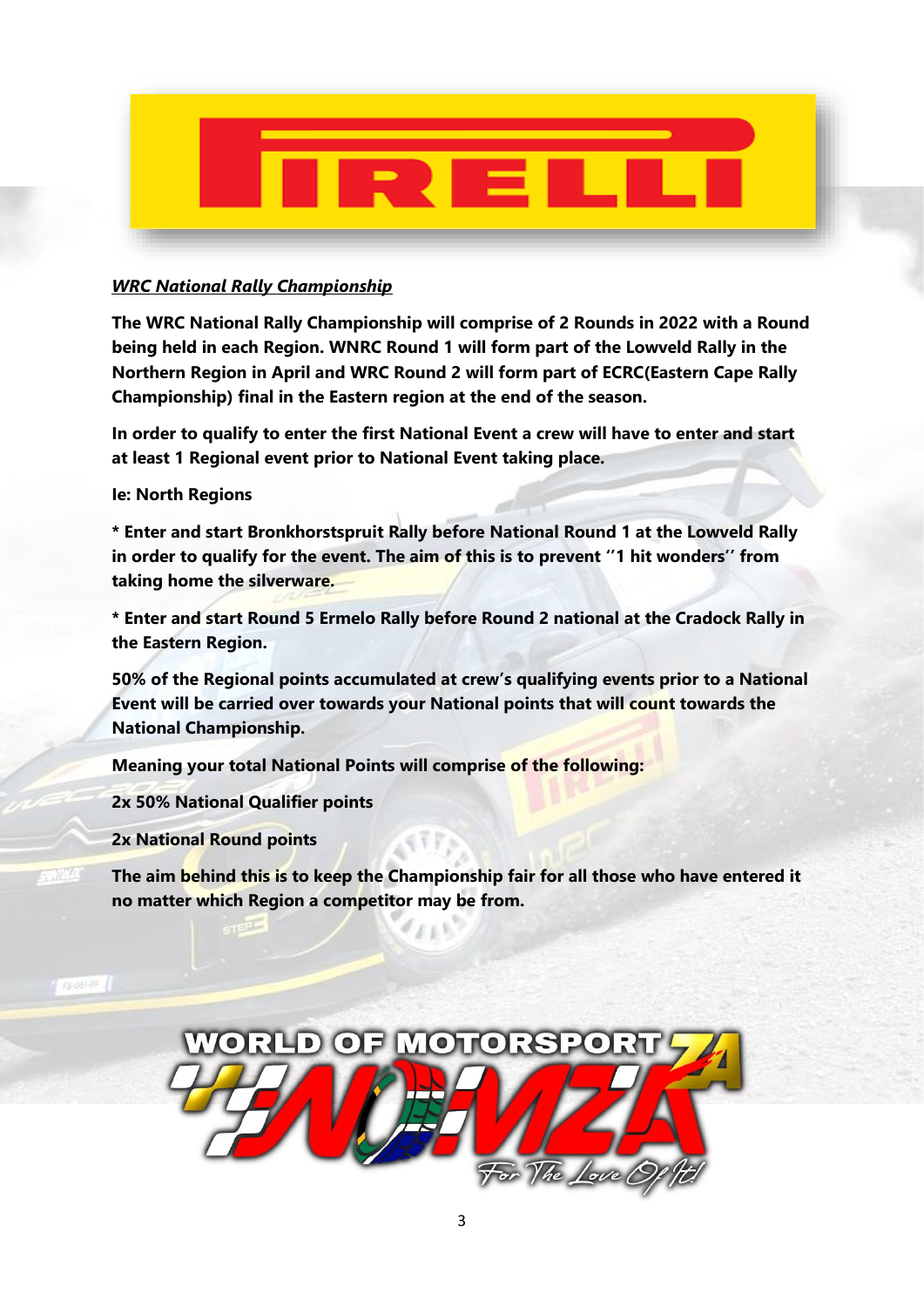

### *2022 Championship Affiliation and licence fees*

**WRC Committee has once again negotiated with WOMZA to offer all rally competitors a minimal licence fee to maintain the affordability of participating in the sport of rally.**

**2022 Championship affiliation and licencing will cost R2000 per crew. This will include two National level licenses and affiliation fee for both driver and navigator. The WRC Committee will take care of the licensing process on behalf of the crews to ensure that the process is easy and quick. Championship Affiliation application will be available at [www.womzarally.co.za](http://www.womzarally.co.za/) shortly.**

**Each crew will be responsible for either producing their won medical aid policy that covers Motorsport or may alternatively purchase a medical plan from WOMZA. Below the different medical plans that WOMZA has on offer.**

**Option 1: R100 000 Medical + R115 000.00 Disability + R115 000.00 Death: - R1 150,00**

**Option 2: R150 000 Medical + R172 500.00 Disability + R172 500.00 Death: - R1 600,00**

**Option 3: R200 000 Medical + R230 000.00 Disability + R230 000.00 Death: - R2 350,00**

**Please be reminded that you MUST have some form of Medical aid whilst competing and will not be granted a license should you have no cover.**

**Further more each member of a crew must apply for Championship affiliation before submitting their license applications.**

**The Championship Affiliation document will be available on the website at www.womzarally.co.za**

**All competition License applications will be done by the WRC Committee once payment and documentation has been received in full.**

**The following will be required: Copy of ID document, proof of Medical Aid and proof of payment.**